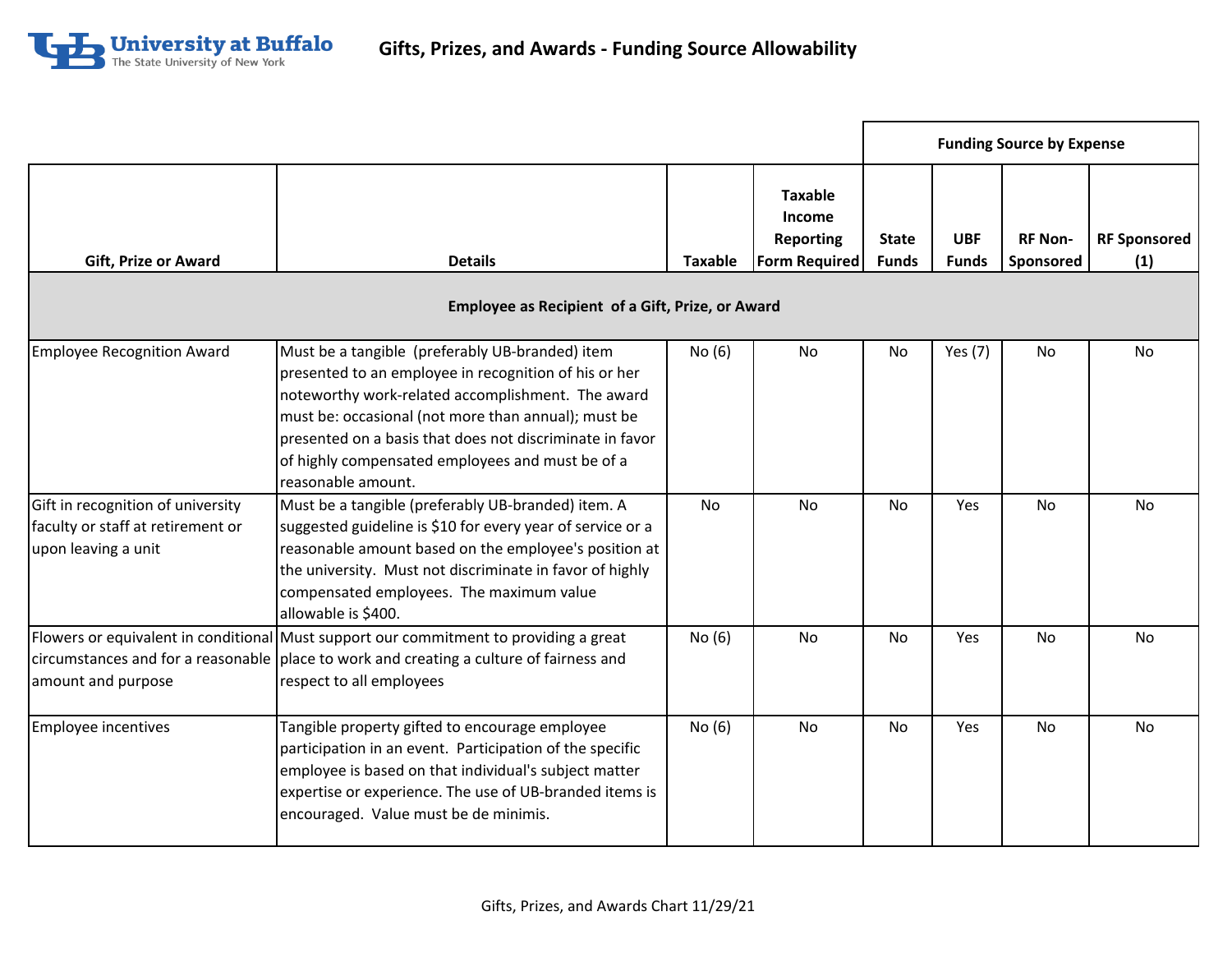

|                             |                                                                                                                                                         |                |                                                                             | <b>Funding Source by Expense</b> |                            |                             |                            |
|-----------------------------|---------------------------------------------------------------------------------------------------------------------------------------------------------|----------------|-----------------------------------------------------------------------------|----------------------------------|----------------------------|-----------------------------|----------------------------|
| <b>Gift, Prize or Award</b> | <b>Details</b>                                                                                                                                          | <b>Taxable</b> | <b>Taxable</b><br><b>Income</b><br><b>Reporting</b><br><b>Form Required</b> | <b>State</b><br><b>Funds</b>     | <b>UBF</b><br><b>Funds</b> | <b>RF Non-</b><br>Sponsored | <b>RF Sponsored</b><br>(1) |
|                             | Employee or Non-Employee as Recipient of a Gift, Prize or Award                                                                                         |                |                                                                             |                                  |                            |                             |                            |
| <b>Promotional Item</b>     | Tangible promotional items must include the UB logo<br>and be distributed in a manner that supports the<br>recipient's relationship with the university | <b>No</b>      | <b>No</b>                                                                   | Yes                              | Yes                        | Yes                         | (3)                        |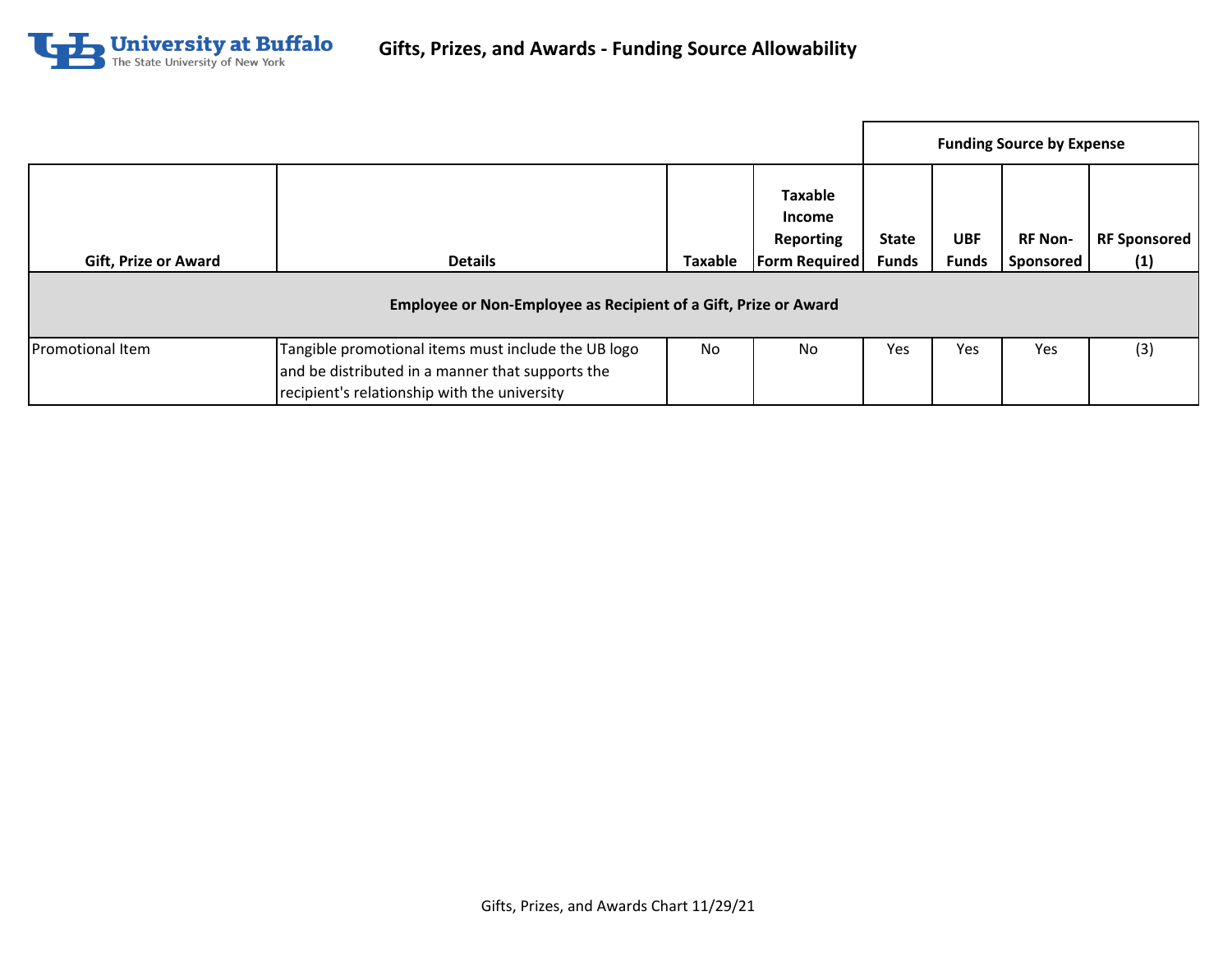

|                                                                                                                                                                                                                                                                    |                                                                                                                                                                                                                                                                         |                                                                          |                                                                                                     |                              |                            | <b>Funding Source by Expense</b> |                            |
|--------------------------------------------------------------------------------------------------------------------------------------------------------------------------------------------------------------------------------------------------------------------|-------------------------------------------------------------------------------------------------------------------------------------------------------------------------------------------------------------------------------------------------------------------------|--------------------------------------------------------------------------|-----------------------------------------------------------------------------------------------------|------------------------------|----------------------------|----------------------------------|----------------------------|
| <b>Gift, Prize or Award</b>                                                                                                                                                                                                                                        | <b>Details</b>                                                                                                                                                                                                                                                          | <b>Taxable</b>                                                           | <b>Taxable</b><br><b>Income</b><br><b>Reporting</b><br><b>Form Required</b>                         | <b>State</b><br><b>Funds</b> | <b>UBF</b><br><b>Funds</b> | <b>RF Non-</b><br>Sponsored      | <b>RF Sponsored</b><br>(1) |
|                                                                                                                                                                                                                                                                    | Non-Employee as Recipient - Including but not limited to students, donors, alumni, and volunteers (4)                                                                                                                                                                   |                                                                          |                                                                                                     |                              |                            |                                  |                            |
| Appreciation or recognition of a<br>or contribution to the university                                                                                                                                                                                              | Tangible items (e.g., UB logo items, plaques, books,<br>student's noteworthy achievement   portfolios, or other items of similar value)                                                                                                                                 | is \$100 or<br>more or<br>any<br>amount for<br>non-<br>resident<br>alien | Yes, if value W-9 or W-8 for<br>non-resident<br>alien and<br>Taxable<br>Income<br>Reporting<br>Form | Yes                          | Yes (7)                    | Yes                              | (3)                        |
| Cash equivalent or noncash prize<br>for participation in games of<br>chance. Games of chance include<br>raffles and door prize events.<br>Games of chance must be pre-<br>approved by Financial<br>Management. Must comply with all<br>New York State gaming laws. | Prizes may only be awarded where benefits are<br>expected to accrue to the university, such as a fund<br>raising event. No prize may be awarded to an employee<br>except where the individual's employment is incidental<br>to the basis on which the prize is awarded. | Yes                                                                      | W2-G and<br>Taxable<br>Income<br>Reporting<br>Form                                                  | No                           | <b>Yes</b>                 | No                               | No.                        |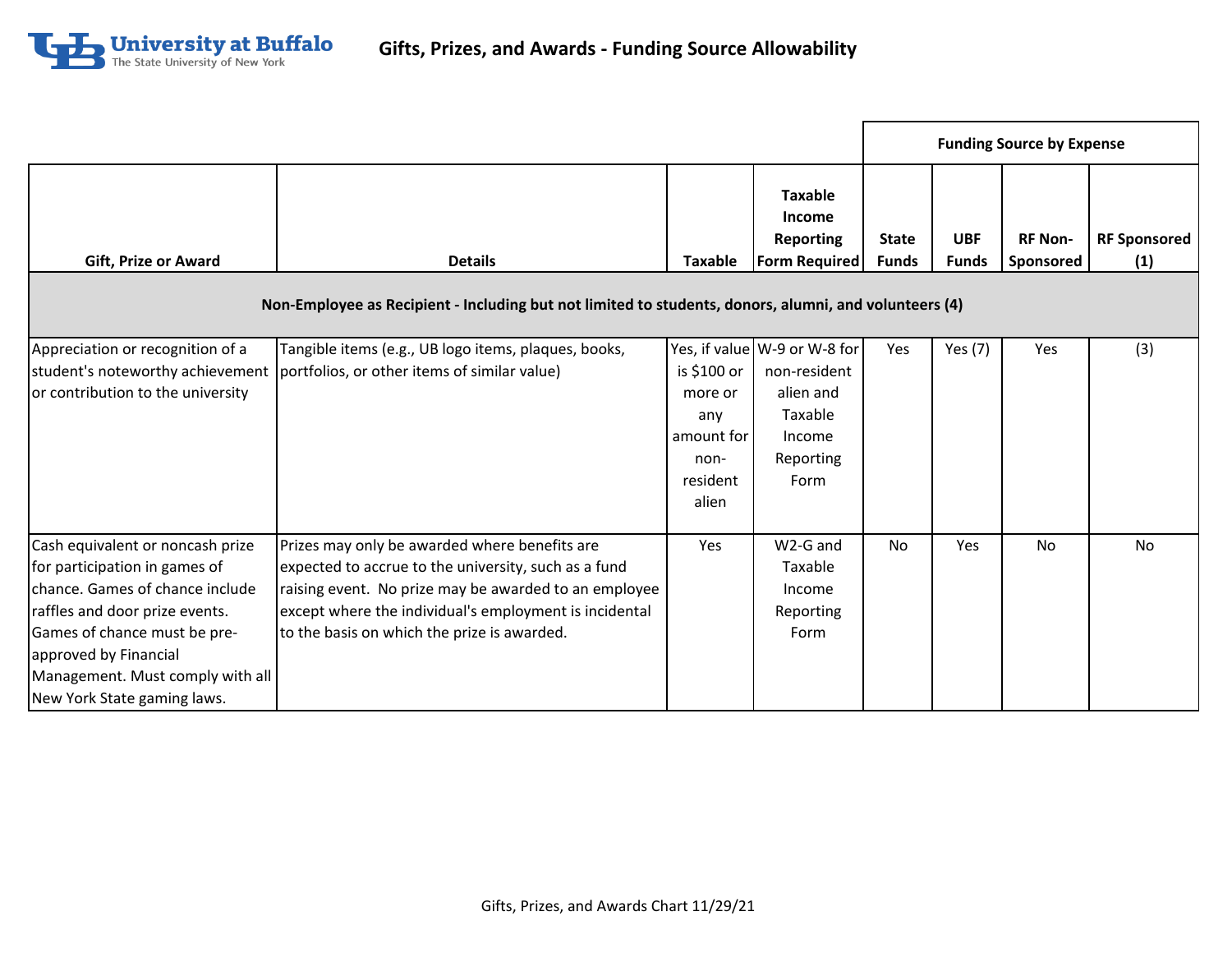

|                                                                                                        |                                                                                                                                                                                                                                                                                                                                                                                                                         |                                                                          |                                                                                                     | <b>Funding Source by Expense</b> |                            |                             |                            |
|--------------------------------------------------------------------------------------------------------|-------------------------------------------------------------------------------------------------------------------------------------------------------------------------------------------------------------------------------------------------------------------------------------------------------------------------------------------------------------------------------------------------------------------------|--------------------------------------------------------------------------|-----------------------------------------------------------------------------------------------------|----------------------------------|----------------------------|-----------------------------|----------------------------|
| <b>Gift, Prize or Award</b>                                                                            | <b>Details</b>                                                                                                                                                                                                                                                                                                                                                                                                          | <b>Taxable</b>                                                           | <b>Taxable</b><br><b>Income</b><br><b>Reporting</b><br><b>Form Required</b>                         | <b>State</b><br><b>Funds</b>     | <b>UBF</b><br><b>Funds</b> | <b>RF Non-</b><br>Sponsored | <b>RF Sponsored</b><br>(1) |
|                                                                                                        | Non-Employee as Recipient - Including but not limited to students, donors, alumni, and volunteers (continued) (4)                                                                                                                                                                                                                                                                                                       |                                                                          |                                                                                                     |                                  |                            |                             |                            |
| Expression of gratitude to a donor<br>for their contribution to the<br>university                      | Must be a tangible item with the value tied<br>proportionately to donor generosity. The value of each<br>gift is limited to \$200 and the donor may not receive<br>more than two gifts per year.                                                                                                                                                                                                                        | <b>No</b>                                                                | No                                                                                                  | <b>No</b>                        | Yes                        | Yes                         | (3)                        |
| Recognition to members of<br>governing boards, volunteers and<br>speakers                              | Must not exceed a reasonable hourly rate for services<br>provided by volunteers or speakers based on the caliber<br>of the individual and the content and complexity of the<br>service                                                                                                                                                                                                                                  | is \$100 or<br>more or<br>any<br>amount for<br>non-<br>resident<br>alien | Yes, if value W-9 or W-8 for<br>non-resident<br>alien and<br>Taxable<br>Income<br>Reporting<br>Form | <b>No</b>                        | Yes $(2)$                  | Yes                         | (3)                        |
| human subjects) for their<br>participation in surveys,<br>volunteering or other university<br>programs | Gifts as incentive to individuals (not Participation must have a clear business purpose and<br>support the mission of the university. Efforts should be<br>made to provide UB-branded tangible items. When such<br>items are not sufficient incentive, cash equivalents are<br>restricted to campus cash when using State funds. When amount for<br>approved, gift cards may be provided when using UBF or<br>RF funds. | is \$100 or<br>more or<br>any<br>non-<br>resident<br>alien               | Yes, if value W-9 or W-8 for<br>non-resident<br>alien and<br>Taxable<br>Income<br>Reporting<br>Form | Yes $(5)$                        | Yes                        | Yes                         | (3)                        |